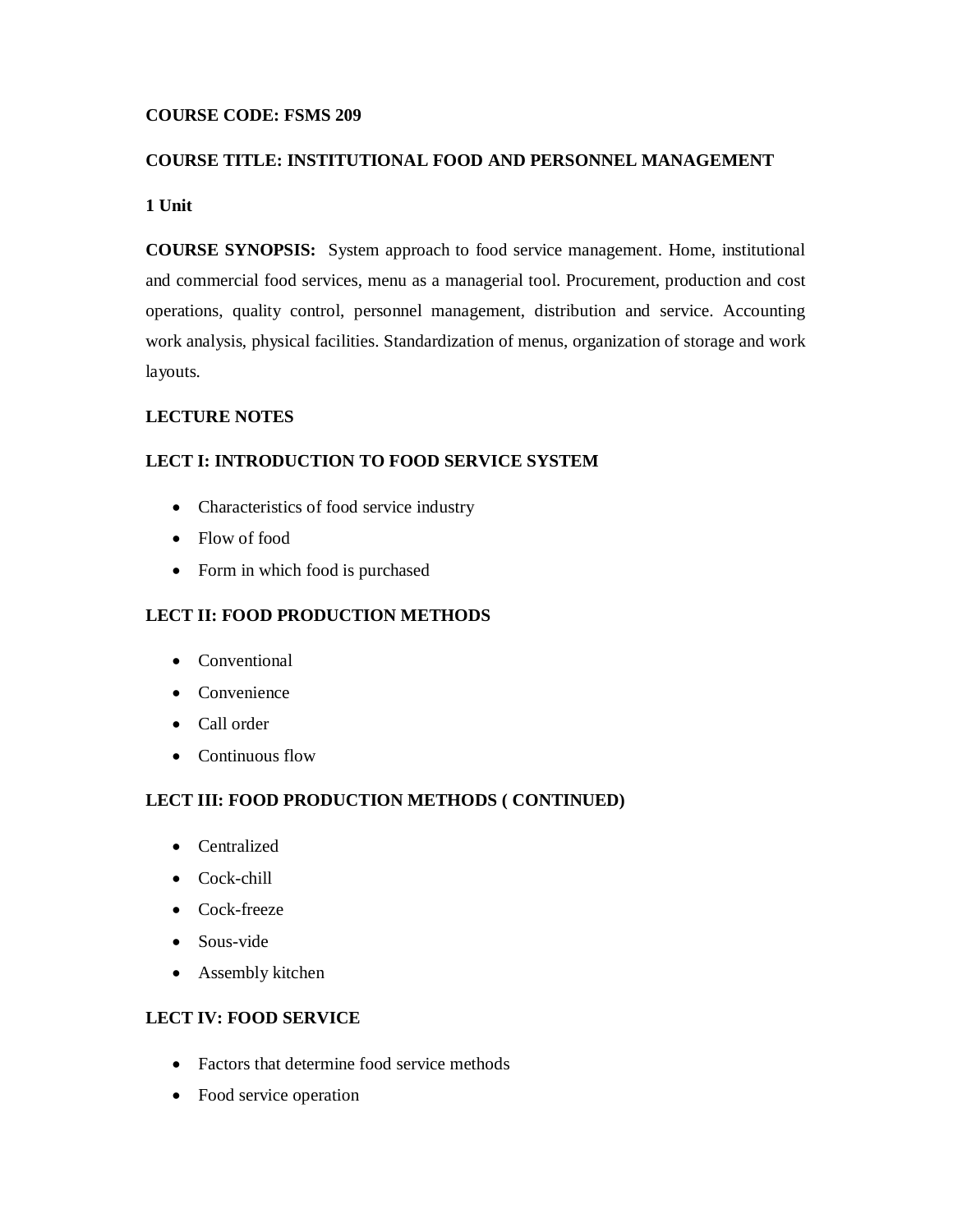### **LECT V: FOOD SERVICE METHODS**

- Table service
- Assisted service
- Self service
- Single point service
- Specialized service

### **LECT VI: MEAL MANAGEMENT**

- Goals in meal management
- Kitchen management
- Food purchasing
- Storage of foods
- Store keeping

### **LECT VII: QUALITY FOOD PRODUCTION AND SAFETY**

- What quality means
- Methods of assessing food quality
- Standard operating procedures
- Standardization of menu
- Portion control

### **LECT VIII: PERSONNEL MANAGEMENT**

- Types of Hospitality and catering establishments
- Organisation charts of small and large hotels
- Job roles and staffing requirements
- Attributes of a good manager

### **LECT IX: ACCOUNTING WORK**

- Marketing
- Pricing
- Why some catering industries fail
- Catering cycle